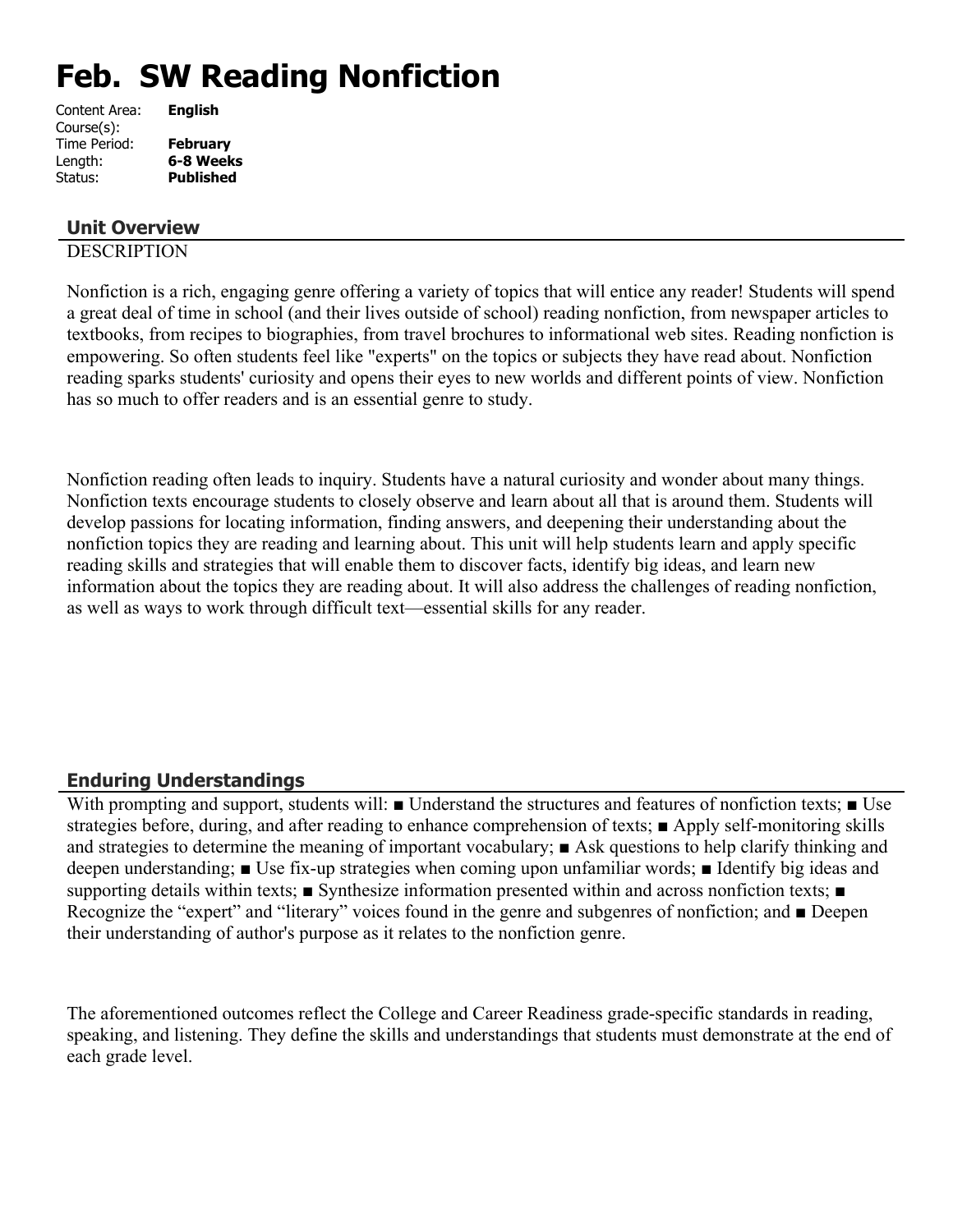How do good readers read and understand nonfiction texts.

# **Instructional Strategies & Learning Activities**

Interactive Read-Aloud Lessons

Lesson 1: Exploring Nonfiction uses all of the mentor texts from the unit. Rationale: Readers explore interesting topics, learn new things about their world, enhance their curiosity, and discover answers to their questions when they read nonfiction texts. Students will be introduced to a new genre study by examining the different types, looks, and structures of nonfiction texts. Common Core State Standards: RI.K.5, RI.K.10, SL.K.1, SL.K.2, SL.K.6, L.K.6 Skills and Strategies: Text and Genre Features/Structure, Using Schema, Speaking to Communicate, Listening and Responding, Engaging in Discussion/Collaborating

Lesson 2: What We Think We Know . . . What We Want to Learn uses Glow: Animals with Their Own Night-Lights by W. H. Beck. Rationale: Readers use what they think they know along with titles, photos, and content to help them confirm their understandings, clear up misconceptions, and learn new information. They also develop questions about topics as they learn. Students will use their background knowledge and questions they have in order to enhance their understanding of topics found in nonfiction texts. Common Core State Standards: RI.K.1, RI.K.5, RI.K.7, RI.K.10, SL.K.1, SL.K.2, SL.K.3, SL.K.6, L.K.6Skills and Strategies: Text and Genre Features/Structure, Using Schema, Questioning, Speaking to Communicate, Listening and Responding, Engaging in Discussion/Collaborating

Lesson 3: Features That Help Us uses An Animal Community by Bobbie Kalman. Rationale: Readers use graphic sources and text features to help them understand and locate important information about the topic. Students will be exposed to and explore the Table of Contents, bold print, headings, a Words to know section, realistic illustrations, photographs, and labels in texts in order to enhance their understanding of the information and topics that are presented in nonfiction texts. Common Core State Standards: RI.K.5, RI.K.10, SL.K.1, SL.K.2, SL.K.6, L.K.6 Skills and Strategies: Text and Genre Features/Structure, Determining Importance, Engaging in Discussion/Collaborating

Lesson 4: Photos and Words Work Together uses Glow: Animals with Their Own Night-Lights by W. H. Beck. Rationale: Readers can learn a lot of new information by paying close attention to how the photos in the nonfiction books they read complement the ideas presented in the text. Students will discover how the details found in photos support the information that is presented in the text. Common Core State Standards: RI.K.7, RI.K.2, RI.K.10, SL.K.1, SL.K.2, SL.K.6, L.K.6 Skills and Strategies: Text and Genre Features/Structure, Using Schema, Synthesizing, Speaking to Communicate, Listening and Responding, Engaging in Discussion/Collaborating

Lesson 5: Getting to Know You uses Me . . . Jane by Patrick McDonnell. Rationale: Readers read biographies in order to learn important events, dates, and information about a person's life. Students will explore and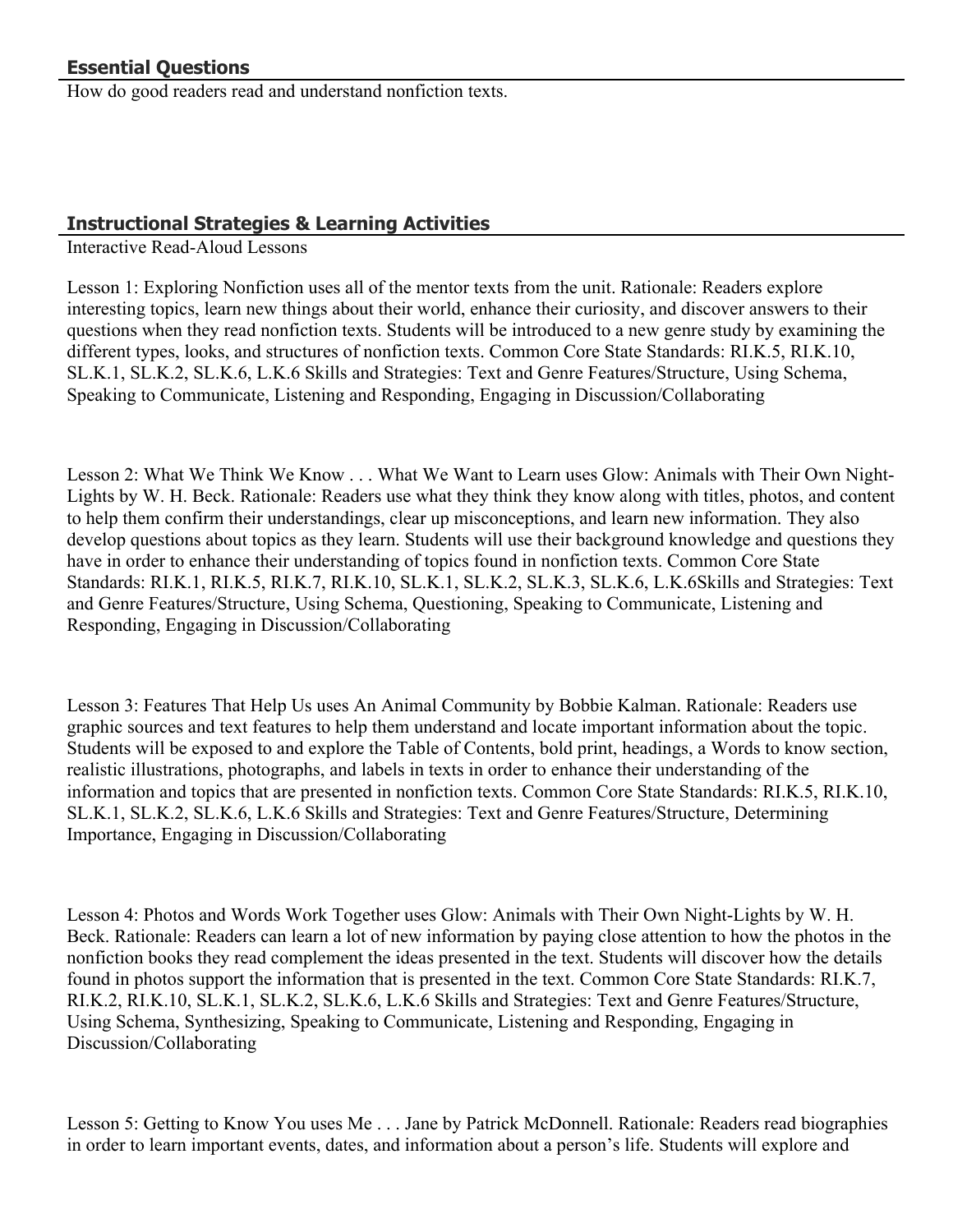discover how the nonfiction genre of biography shares a story that includes important information and events in a person's life. Common Core State Standards: RI.K.1, RI.K.5, RI.K.10, SL.K.1, SL.K.2, SL.K.6, L.K.6 Skills and Strategies: Text and Genre Features/Structure, Using Schema, Determining Importance, Speaking to Communicate, Listening and Responding, Engaging in Discussion/Collaborating

Lesson 6: Questions and Answers uses I See a Kookaburra! Discovering Animal Habitats Around the World by Steve Jenkins and Robin Page. Rationale: Readers ask questions to help clarify and deepen their understanding of text. Students will generate questions as they read nonfiction and use their background knowledge and information from the text to help them discover possible answers. Common Core State Standards: RI.K.1, RI.K.8, RI.K.10, SL.K.1, SL.K.2, SL.K.3, SL.K.6, L.K.6 Skills and Strategies: Text and Genre Features/Structure, Using Schema, Questioning, Engaging in Discussion/Collaborating

Lesson 7: Let's Learn New Words uses An Animal Community by Bobbie Kalman. Rationale: Readers use fix-up strategies to assist them when they come upon unfamiliar words. Students will learn how to use illustrations, think about the topic they are reading about, use print conventions, and visualize in order to understand the meaning of unfamiliar words. Common Core State Standards: L.K.4, RI.K.4, RI.K.7, RI.K.10, SL.K.1, SL.K.2, SL.K.6, L.K.6 Skills and Strategies: Text and Genre Features/Structure, Visualizing, Monitoring and Repairing Comprehension, Finding Word Meaning (Vocabulary), Engaging in Discussion/Collaborating

Lesson 8: What's the Big Idea? uses Healthy Habits by Rebecca Weber. Rationale: Readers can identify and share key details of a text when they have determined the main topic. Students will listen to a nonfiction text in order to identify and share key details that support the big idea. Common Core State Standards: RI.K.1, RI.K.2, RI.K.8, RI.K.10, SL.K.1, SL.K.2, SL.K.3, SL.K.6, L.K.6 Skills and Strategies: Text and Genre Features/Structure, Making Inferences, Determining Importance, Synthesizing, Listening and Responding, Engaging in Discussion/Collaborating

#### Mini-Lessons

Lesson 1: Getting Ready for Reading Nonfiction uses An Animal Community by Bobbie Kalman and What We Wear: Dressing Up Around the World by Maya Ajmera, Elise Hofer Derstine, and Cynthia Pon. Rationale: Readers get ready to read nonfiction by activating their background knowledge and thinking about the topics that appear in the books they read. Students will learn how to preview a book in order to help them recall what they already know and make predictions about what they will read and learn. Common Core State Standards: RI.K.1, RI.K.7, RI.K.10, SL.K.1, SL.K.2, SL.K.6, L.K.1, L.K.2, L.K.6, W.K.2, W.K.8 Skills and Strategies: Text and Genre Features/Structure, Using Schema, Making Inferences, Engaging in Discussion/Collaborating

Lesson 2: Making Connections uses What We Wear: Dressing Up Around the World by Maya Ajmera, Elise Hofer Derstine, and Cynthia Pon. Rationale: Readers use their background knowledge to help them make connections with the information they read in their nonfiction texts. Students will gain a deeper understanding of the information they listen to and read by making connections to the topics they explore. Common Core State Standards: RI.K.2, RI.K.1, RI.K.10, SL.K.1, SL.K.2, SL.K.6, L.K.1, L.K.2, L.K.6, W.K.2, W.K.8 Skills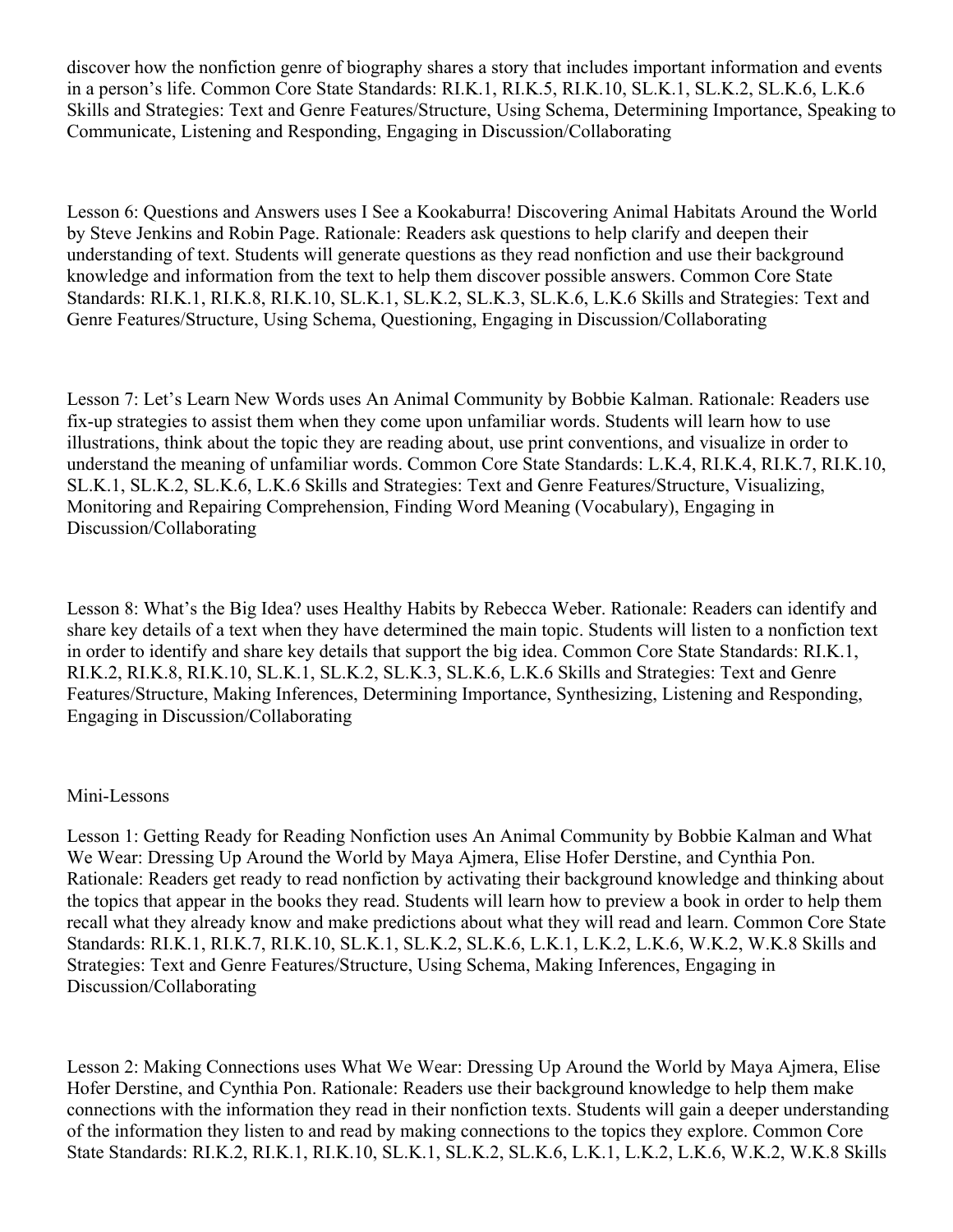and Strategies: Using Schema, Listening and Responding, Engaging in Discussion/Collaborating

Lesson 3: Making Pictures Come to Life uses An Animal Community by Bobbie Kalman and "From Tail to Trunk" from Zootles: Elephants from the Nonfiction Shared Texts. Rationale: Nonfiction readers create visual images as they read to help deepen their understanding of their new topics. Students will use their background knowledge and five senses, along with the illustrations and words from their books, to help them visualize as they read. Common Core State Standards: RI.K.7, RI.K.10, SL.K.1, SL.K.2, SL.K.6, L.K.1, L.K.2, L.K.6, W.K.2, W.K.8 Skills and Strategies: Text and Genre Features/Structure, Using Schema, Visualizing, Engaging in Discussion/Collaborating

Lesson 4: Stop . . . Think . . . React uses An Animal Community by Bobbie Kalman. Rationale: Readers of nonfiction stop, think, and react in order to remember and share new information. Students will activate their background knowledge in order to confirm the facts they already know and then identify and share the facts that are new. Common Core State Standards: RI.K.8, RI.K.10, SL.K.1, SL.K.2, SL.K.6, L.K.1, L.K.2, L.K.6, W.K.2, W.K.8 Skills and Strategies: Using Schema, Determining Importance, Synthesizing, Engaging in Discussion/Collaborating

Lesson 5: Oops! I Used to Think . . . But Now I Know . . . uses Healthy Habits by Rebecca Weber. Rationale: Readers revise their thinking about the topics they read about in order to enhance their schema and clear up any confusion or misconceptions. Students will read and discover new information that adds to what they already know and changes the way they think about a topic. Common Core State Standards: RI.K.4, RI.K.1, RI.K.10, SL.K.1, SL.K.2, SL.K.3, SL.K.6, L.K.1, L.K.2, L.K.6, RF.K.4, W.K.2, W.K.8 Skills and Strategies: Using Schema, Questioning, Monitoring and Repairing Comprehension, Listening and Responding, Engaging in Discussion/Collaborating

Lesson 6: Discovering the Meaning of Words uses Glow: Animals with Their Own Night-Lights by W. H. Beck and An Animal Community by Bobbie Kalman. Rationale: Readers figure out the meaning of contentspecific vocabulary by using context clues. Students will discover the meaning of new words in their nonfiction books by using text features such as large font, Words to know sections, Glossaries, and photographs, as well as the words that surround unfamiliar terms. Common Core State Standards: RI.K.4, L.K.4, RI.K.1, RI.K.10, SL.K.1, SL.K.2, SL.K.6, L.K.1, L.K.2, L.K.6, RF.K.4, W.K.2, W.K.8 Skills and Strategies: Text and Genre Features/Structure, Making Inferences, Finding Word Meaning (Vocabulary), Listening and Responding

Lesson 7: Searching for Information uses An Animal Community by Bobbie Kalman and Healthy Habits by Rebecca Weber. Rationale: Readers use text features to help them locate specific or important information in nonfiction books. Students will learn to use the Table of Contents and Index to help them locate specific information in the nonfiction books they read. Common Core State Standards: RI.K.2, RI.K.1, RI.K.10, SL.K.1, SL.K.2, SL.K.6, L.K.1, L.K.2, L.K.6, RF.K.4, W.K.2, W.K.8 Skills and Strategies: Text and Genre Features/Structure, Determining Importance, Engaging in Discussion/Collaborating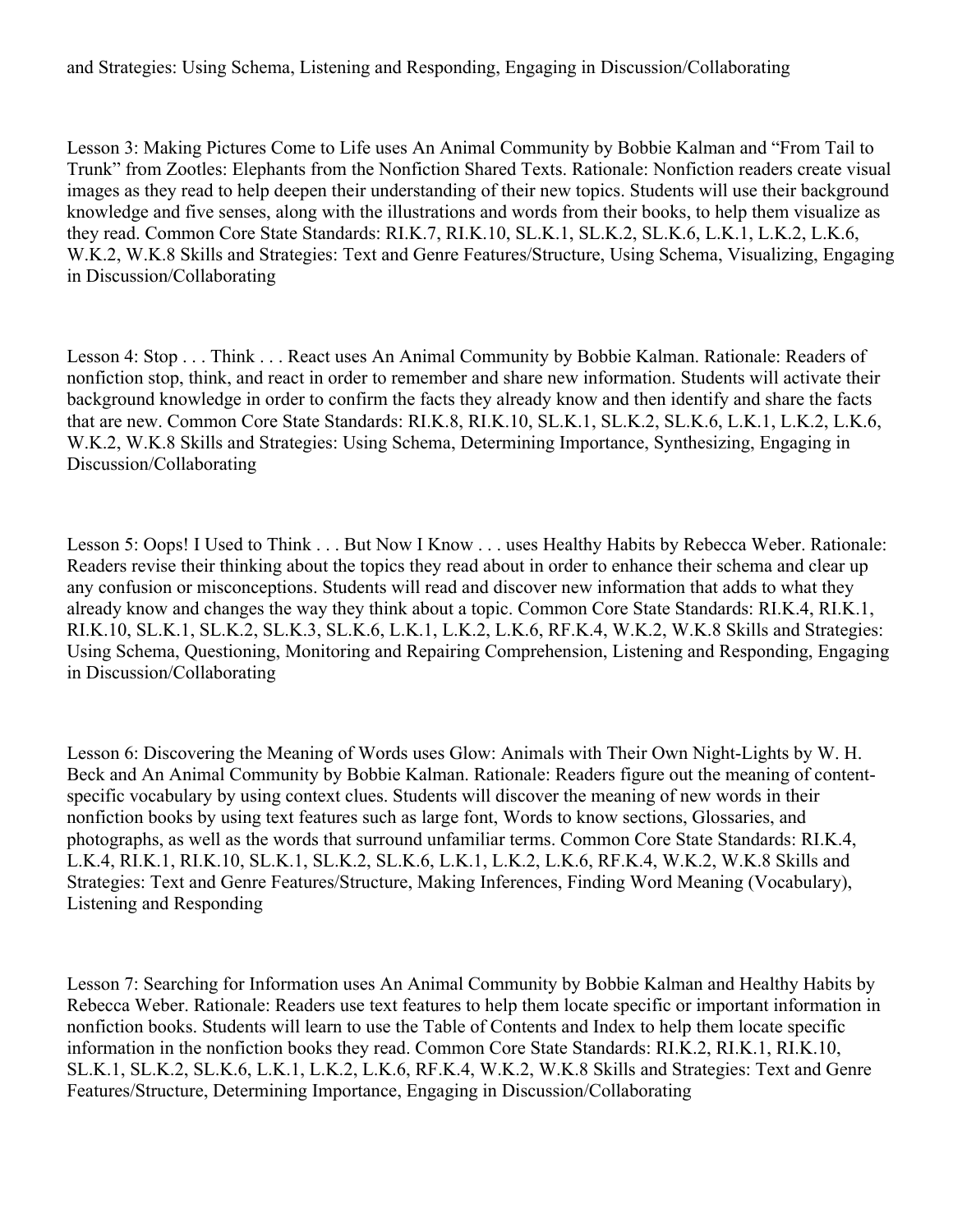Lesson 8: Learning as Much as We Can uses I See a Kookaburra! Discovering Animal Habitats Around the World by Steve Jenkins and Robin Page, Healthy Habits by Rebecca Weber, and What We Wear: Dressing Up Around the World by Maya Ajmera, Elise Hofer Derstine, and Cynthia Pon. Rationale: Readers of nonfiction use additional information found in the back of their nonfiction books to further explore the topic(s) they are reading about. Students will discover how maps, references, and additional resources help guide readers as they continue to learn about a topic. Common Core State Standards: RI.K.1, RI.K.10, SL.K.1, SL.K.2, SL.K.6, L.K.1, L.K.2, L.K.6, RF.K.4, W.K.2, W.K.8 Skills and Strategies: Text and Genre Features/Structure, Determining Importance, Engaging in Discussion/ Collaborating

Lesson 9: The "Fun" in Fun Facts uses Healthy Habits by Rebecca Weber, I See a Kookaburra! Discovering Animal Habitats Around the World by Steve Jenkins and Robin Page, and "How Big Is a Giraffe?" from Zootles: Giraffes from the Nonfiction Shared Texts. Rationale: Readers use fun facts in order to expand their knowledge and understanding about different topics. Students will explore the different ways nonfiction writers provide fun facts and how these facts help them better understand the topics they read about. Common Core State Standards: RI.K.2, RI.K.8, RI.K.10, SL.K.1, SL.K.2, SL.K.6, L.K.1, L.K.2, L.K.6, RF.K.4, W.K.2, W.K.8 Skills and Strategies: Text and Genre Features/Structure, Determining Importance, Synthesizing, Engaging in Discussion/Collaborating

Lesson 10: Stories Can Share Facts, Too! uses "Kari's First Day" by Charnan Simon from Zootles: Dolphins from the Nonfiction Shared Texts. Rationale: Readers learn how nonfiction writers can combine elements of a story with important facts in order to convey information about their topics. Students will be exposed to the genre of literary nonfiction and learn new facts and information while being engaged and entertained by the literary language that is included in a story. Common Core State Standards: RI.K.2, RI.K.10, SL.K.1, SL.K.2, SL.K.6, L.K.1, L.K.2, L.K.6, RF.K.4, W.K.2 Skills and Strategies: Text and Genre Features/Structure, Visualizing, Determining Importance, Listening and Responding, Engaging in Discussion/Collaborating

# **Integration of career readiness, life literacies and key skills**

|                  | Individuals from different cultures may have different points of view and experiences.                                                                                                         |
|------------------|------------------------------------------------------------------------------------------------------------------------------------------------------------------------------------------------|
| TECH.9.4.2.GCA.1 | Articulate the role of culture in everyday life by describing one's own culture and<br>comparing it to the cultures of other individuals (e.g., 1.5.2.C2a, 7.1.NL.IPERS.5,<br>7.1.NL.IPERS.6). |
|                  | A variety of diverse sources, contexts, disciplines, and cultures provide valuable and<br>necessary information that can be used for different purposes.                                       |
|                  | Critical thinkers must first identify a problem then develop a plan to address it to<br>effectively solve the problem.                                                                         |
| TECH.9.4.2.CT.1  | Gather information about an issue, such as climate change, and collaboratively brainstorm<br>ways to solve the problem (e.g., K-2-ETS1-1, 6.3.2. GeoGI.2).                                     |
|                  | Income is received from work in different ways including regular payments, tips,<br>commissions, and benefits.                                                                                 |
| TECH.9.4.2.Cl.1  | Demonstrate openness to new ideas and perspectives (e.g., 1.1.2.CR1a, 2.1.2.EH.1,<br>6.1.2. Civics CM. 2).                                                                                     |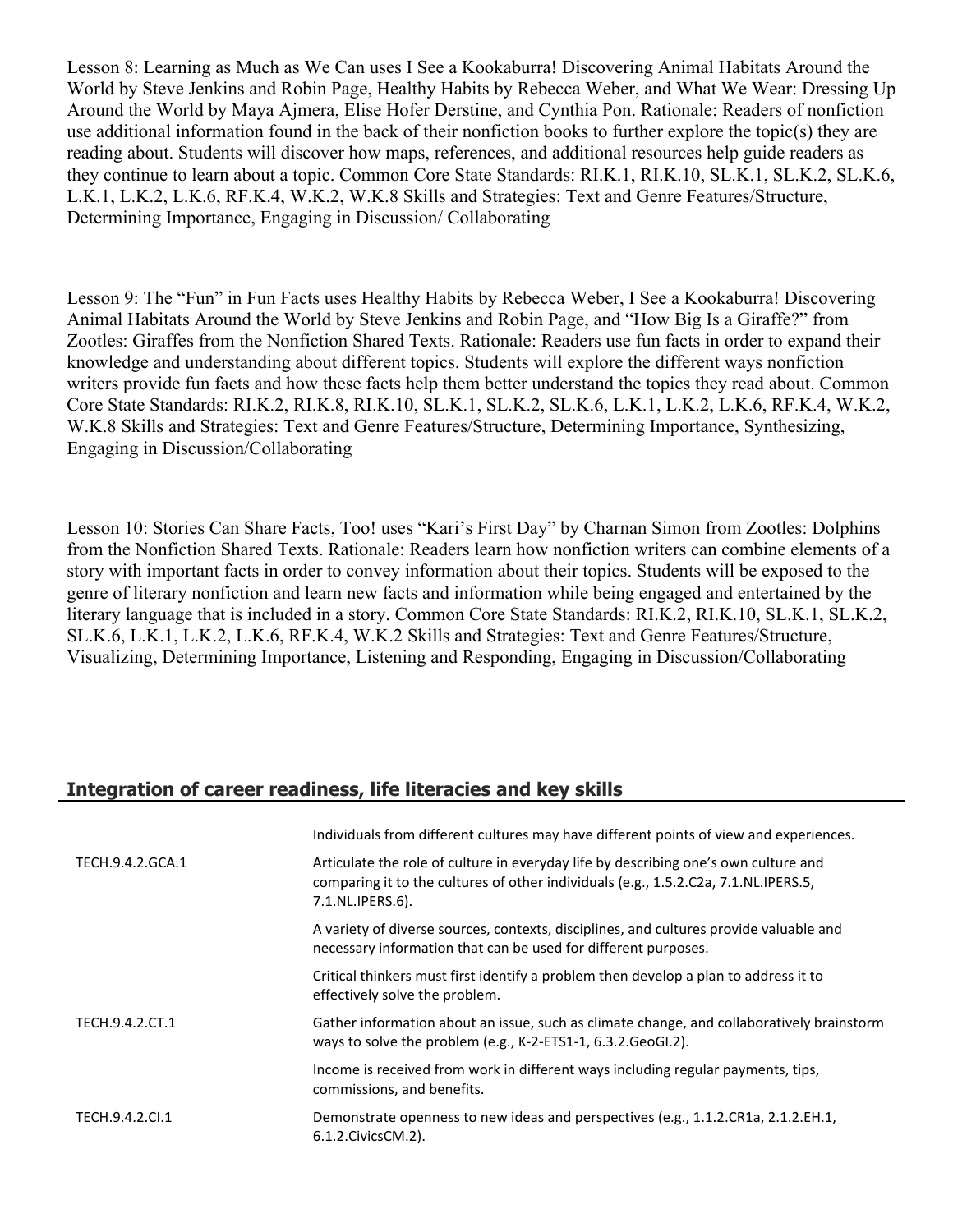| TECH.9.4.2.CT.2  | Identify possible approaches and resources to execute a plan (e.g., 1.2.2.CR1b, 8.2.2.ED.3).                                                                                                                            |
|------------------|-------------------------------------------------------------------------------------------------------------------------------------------------------------------------------------------------------------------------|
| TECH.9.4.2.CI.2  | Demonstrate originality and inventiveness in work (e.g., 1.3A.2CR1a).                                                                                                                                                   |
| WRK.9.2.2.CAP.1  | Make a list of different types of jobs and describe the skills associated with each job.                                                                                                                                |
| TECH.9.4.2.CT.3  | Use a variety of types of thinking to solve problems (e.g., inductive, deductive).                                                                                                                                      |
|                  | Different types of jobs require different knowledge and skills.                                                                                                                                                         |
| TECH.9.4.2.IML.3 | Use a variety of sources including multimedia sources to find information about topics<br>such as climate change, with guidance and support from adults (e.g., 6.3.2. GeoGI.2,<br>6.1.2. History SE.3, W.2.6, 1-LSI-2). |

## **Technology and Design Integration**

Students will interact with the lesson using the Smartboard.

Utilize programs on the IPad.

Observe and engage with SchoolTube videos.

Use of books on tape and listening center.

Use of Shutterfly Share Site.

Creation and publication of class created books.

| CS.K-2.8.1.2.CS.3 | Describe basic hardware and software problems using accurate terminology.                                                                                                    |
|-------------------|------------------------------------------------------------------------------------------------------------------------------------------------------------------------------|
| CS.K-2.8.1.2.CS.2 | Explain the functions of common software and hardware components of computing<br>systems.                                                                                    |
| CS.K-2.8.1.2.CS.1 | Select and operate computing devices that perform a variety of tasks accurately and<br>quickly based on user needs and preferences.                                          |
|                   | Individuals use computing devices to perform a variety of tasks accurately and quickly.<br>Computing devices interpret and follow the instructions they are given literally. |

#### **Interdisciplinary Connections**

Students will experience texts in science, engineering and social studies and use them to gather information.

Students will research and analyze information about animals and create a non-fiction book.

Students will compare various texts to gather information.

|                        | Two or more individuals can have a different understanding of the same event.                                                                                          |
|------------------------|------------------------------------------------------------------------------------------------------------------------------------------------------------------------|
| SOC.6.1.2. HistoryCC.3 | Make inferences about how past events, individuals, and innovations affect our current<br>lives.                                                                       |
|                        | Rules and people who have authority are necessary to keep everyone safe, resolve<br>conflicts and treat people fairly.                                                 |
| VA.K-2.1.5.2.Cr3a      | Explain the process of making art, using art vocabulary. Discuss and reflect with peers<br>about choices made while creating art.                                      |
| VA.K-2.1.5.2.Pr4a      | Select artwork for display, and explain why some work, objects and artifacts are valued<br>over others. Categorize artwork based on a theme or concept for an exhibit. |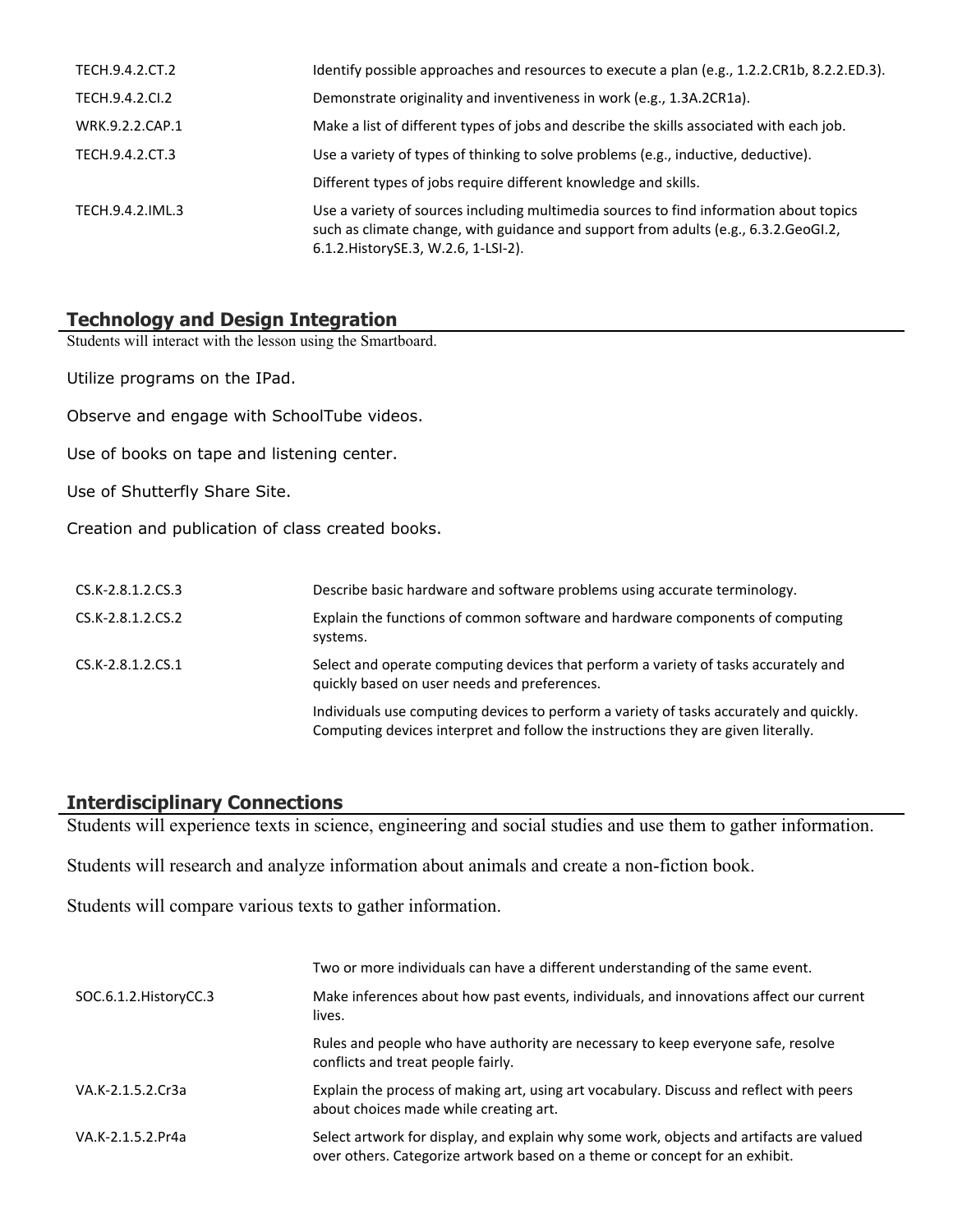| VA.K-2.1.5.2.Cr1b | Engage in individual and collaborative art making through observation and investigation of<br>the world, and in response to personal interests and curiosity. |
|-------------------|---------------------------------------------------------------------------------------------------------------------------------------------------------------|
| VA.K-2.1.5.2.Cr2a | Through experimentation, build skills and knowledge of materials and tools through<br>various approaches to art making.                                       |
|                   | Understanding the past helps to make sense of the present.                                                                                                    |

## **Differentiation**

- Understand that gifted students, just like all students, come to school to learn and be challenged.
- Pre-assess your students. Find out their areas of strength as well as those areas you may need to address before students move on.
- Consider grouping gifted students together for at least part of the school day.
- Plan for differentiation. Consider pre-assessments, extension activities, and compacting the curriculum.
- Use phrases like "You've shown you don't need more practice" or "You need more practice" instead of words like "qualify" or "eligible" when referring to extension work.
- Encourage high-ability students to take on challenges. Because they're often used to getting good grades, gifted students may be risk averse.

## **Definitions of Differentiation Components**:

- o Content the specific information that is to be taught in the lesson/unit/course of instruction.
- o Process how the student will acquire the content information.
- o Product how the student will demonstrate understanding of the content.
- o Learning Environment the environment where learning is taking place including physical location and/or student grouping

#### **Differentiation occurring in this unit:**

Leveled texts will be offered to students based on ability and interests.

## **Modifications & Accommodations**

Refer to QSAC EXCEL SMALL SPED ACCOMMOCATIONS spreadsheet in this discipline.

#### **Modifications and Accommodations used in this unit:**

IEP and 504 accommodations will be utilized.

#### **Benchmark Assessments**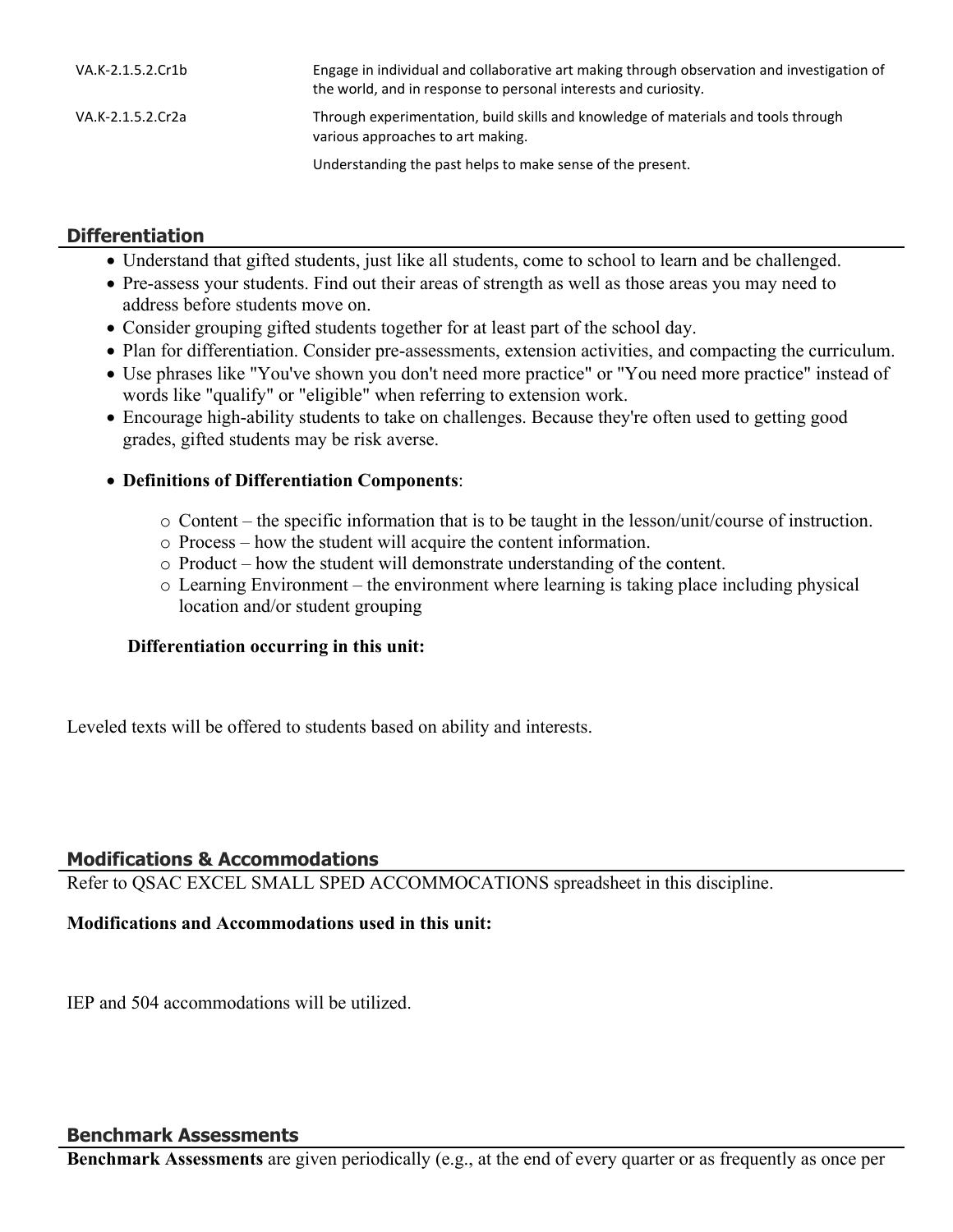month) throughout a school year to establish baseline achievement data and measure progress toward a standard or set of academic standards and goals.

#### **Schoolwide Benchmark assessments:**

Aimsweb benchmarks 3X a year

Linkit Benchmarks 3X a year

DRA

## **Additional Benchmarks used in this unit:**

DRA

Aimsweb

# **Formative Assessments**

Assessment allows both instructor and student to monitor progress towards achieving learning objectives, and can be approached in a variety of ways. **Formative assessment** refers to tools that identify misconceptions, struggles, and learning gaps along the way and assess how to close those gaps. It includes effective tools for helping to shape learning, and can even bolster students' abilities to take ownership of their learning when they understand that the goal is to improve learning, not apply final marks (Trumbull and Lash, 2013). It can include students assessing themselves, peers, or even the instructor, through writing, quizzes, conversation, and more. In short, formative assessment occurs throughout a class or course, and seeks to improve student achievement of learning objectives through approaches that can support specific student needs (Theal and Franklin, 2010, p. 151).

#### **Formative Assessments used in this unit:**

**Discussion** 

**Worksheets** 

Teacher observation

## **Summative Assessments**

**Summative assessments** evaluate student learning, knowledge, proficiency, or success at the conclusion of an instructional period, like a unit, course, or program. Summative assessments are almost always formally graded and often heavily weighted (though they do not need to be). Summative assessment can be used to great effect in conjunction and alignment with formative assessment, and instructors can consider a variety of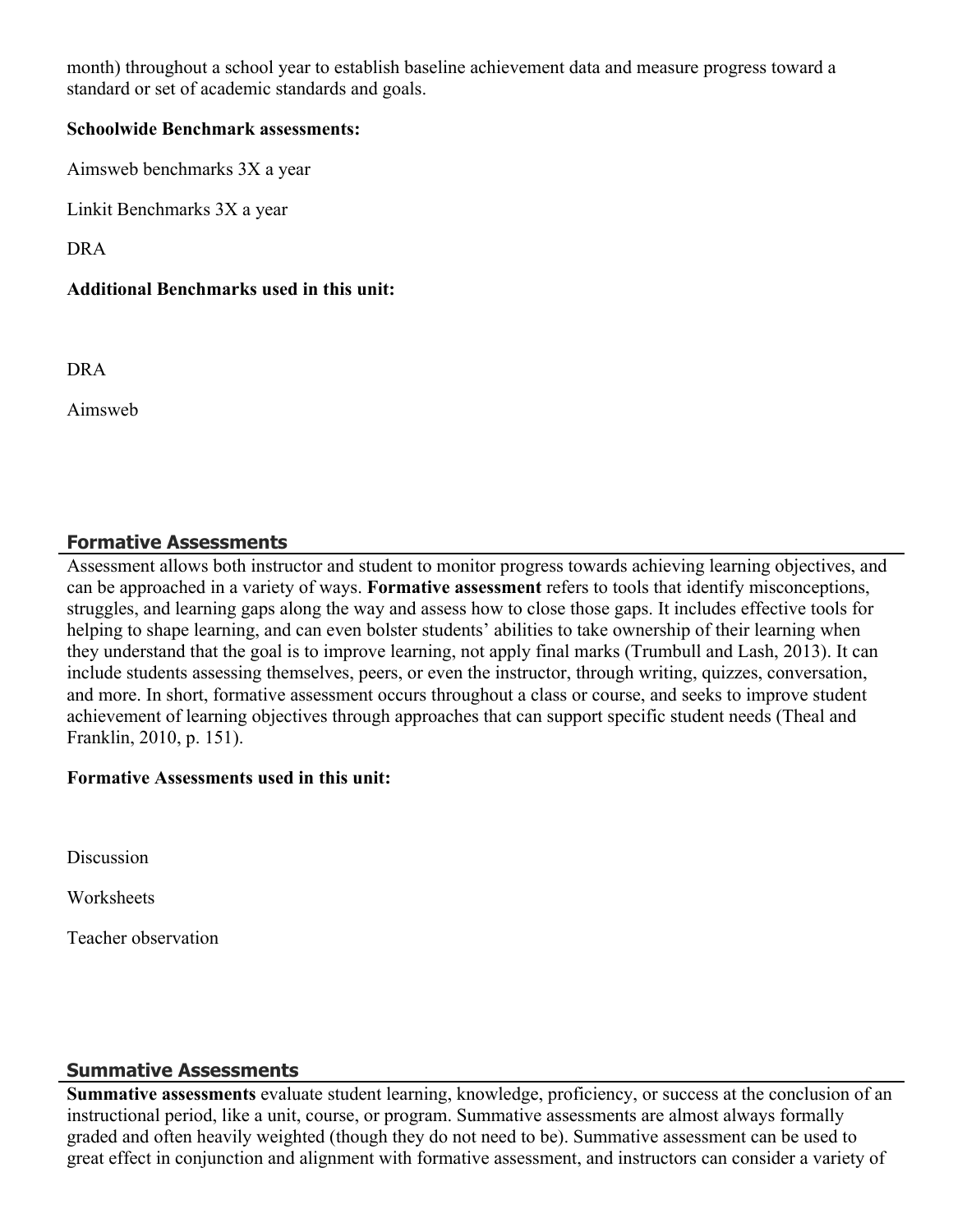ways to combine these approaches.

#### **Summative assessments for this unit:**

Unit assessments

#### **Instructional Materials**

Schoolwide, Inc. Nonfiction Unit instructional materials

Mentor Texts

An Animal Community by Bobbie Kalman Glow: Animals with Their Own Night-Lights by W. H. Beck Healthy Habits by Rebecca Weber I See a Kookaburra! Discovering Animal Habitats Around the World by Steve Jenkins and Robin Page Me . . . Jane by Patrick McDonnell What We Wear: Dressing Up Around the World by Maya Ajmera, Elise Hofer Derstine, and Cynthia Pon Nonfiction Shared Texts "From Tail to Trunk" from Zootles: Elephants "How Big Is a Giraffe?" from Zootles: Giraffes "Kari's First Day" by Charnan Simon from Zootles: Dolphins

Leveled classroom Library for differentiated reading choices.

#### **Standards**

| LA.SL.K.1 | Participate in collaborative conversations with diverse partners about kindergarten topics<br>and texts with peers and adults in small and larger groups.                                                                |
|-----------|--------------------------------------------------------------------------------------------------------------------------------------------------------------------------------------------------------------------------|
| LA.SL.K.2 | Confirm understanding of a text read aloud or information presented orally or through<br>other media by asking and answering questions about key details and requesting<br>clarification if something is not understood. |
| LA.RF.K.4 | Read emergent text with one-to-one correspondence to develop fluency and<br>comprehension skills.                                                                                                                        |
| LA.SL.K.3 | Ask and answer questions in order to seek help, get information, or clarify something that<br>is not understood.                                                                                                         |
| LA.SL.K.6 | Speak audibly and express thoughts, feelings, and ideas clearly.                                                                                                                                                         |
| LA.L.K.1  | Demonstrate command of the conventions of standard English grammar and usage when<br>writing or speaking.                                                                                                                |
| LA.RI.K.1 | With prompting and support, ask and answer questions about key details in a text.                                                                                                                                        |
| LA.RI.K.2 | With prompting and support, identify the main topic and retell key details of a text.                                                                                                                                    |